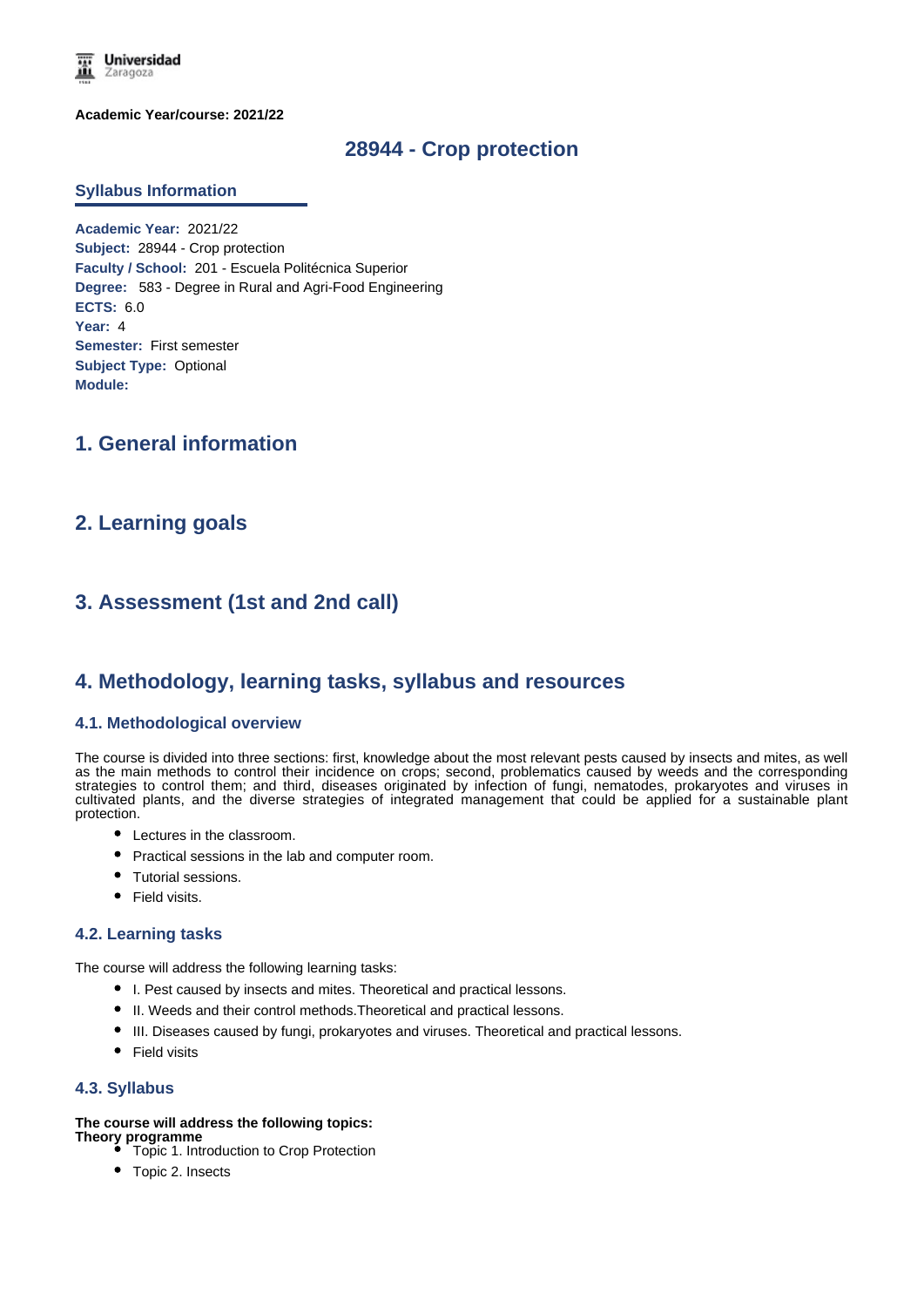- Topic 3. Main endopterygote pests in extensive crops
- Topic 4. Main exopterygote pests in extensive crops
- Topic 5. Mites.
- Topic 6. Main mite pests in extensive crops.
- Topic 7. Protecting extensive crops from mite pests.
- Topic 8. Weeds and plant parasites.
- Topic 9. Integrated management of weeds
- Topic 10. Chemical control of weeds.
- Topic 11. Concepts of plant pathology.
- Topic 12. Pathogenic plant fungi.
- Topic 13. Mycosis in extensive crops.
- Topic 14. Diseases caused by bacteria.
- Topic 15. Diseases caused by Nematodes
- Topic 16. Pathogenic plant viruses and viroids.
- Topic 17. Crop protection against diseases.

#### **Practical Programme**

- Practical 1. Identifying pest insects (I)
- Practical 2. Identifying pest insects (II).
- Practical 3. Identifying pest insects (II).
- Practical 4. Pest control handbook (problems).
- Practical 5. Identifying weeds (I)
- Practical 6. Identifying weeds (II)
- Practical 7. Verifying the causal agent: Koch?s postulates, pure cultures.
- Practical 8. Ectophytic and endophytic fungi.
- Practical 9. Diagnosing bacterial and viral infections in plants.
- Practical 10. Case-study of disease control.

### **4.4. Course planning and calendar**

| <b>Week</b>    |                      |                          | <b>Autonomous work</b>   | <b>Total hours</b> |
|----------------|----------------------|--------------------------|--------------------------|--------------------|
|                | <b>Lectures</b>      | <b>Practice sessions</b> |                          |                    |
| 1              | Topic 1              | $\blacksquare$           | $\overline{\phantom{a}}$ | $\overline{c}$     |
| $\mathbf{2}$   | Topic 2              | $\overline{\phantom{a}}$ | Study (2 h)              | $\overline{4}$     |
| $\mathbf{3}$   | Topic 3              | Practice 1               | Study (4 h)              | 8                  |
| 4              | Topic 4              | Practice 2               | Study (4 h)              | 8                  |
| 5              | Topic 5              | Practice 3               | Study (4 h)              | 8                  |
| 6              | Topic 6              | Practice 4               | Study (4 h)              | 8                  |
| $\overline{7}$ | Topic 7              |                          | Study (6h)               | 8                  |
| 8              | Topic 8              | Practice 5               | Study (4 h)              | 8                  |
| 9              | Topic 9              | Practice 6               | Study (4 h)              | 8                  |
| 10             | Topic 10             | Field visit (4h)         | Study (2h)               | 8                  |
| 11             |                      |                          | Study (8 h)              | 8                  |
| 12             |                      | $\overline{\phantom{a}}$ | Study (8 h)              | 8                  |
| 13             | Topic 11<br>Topic 12 |                          | Study (4 h)              | 8                  |
|                |                      |                          |                          |                    |